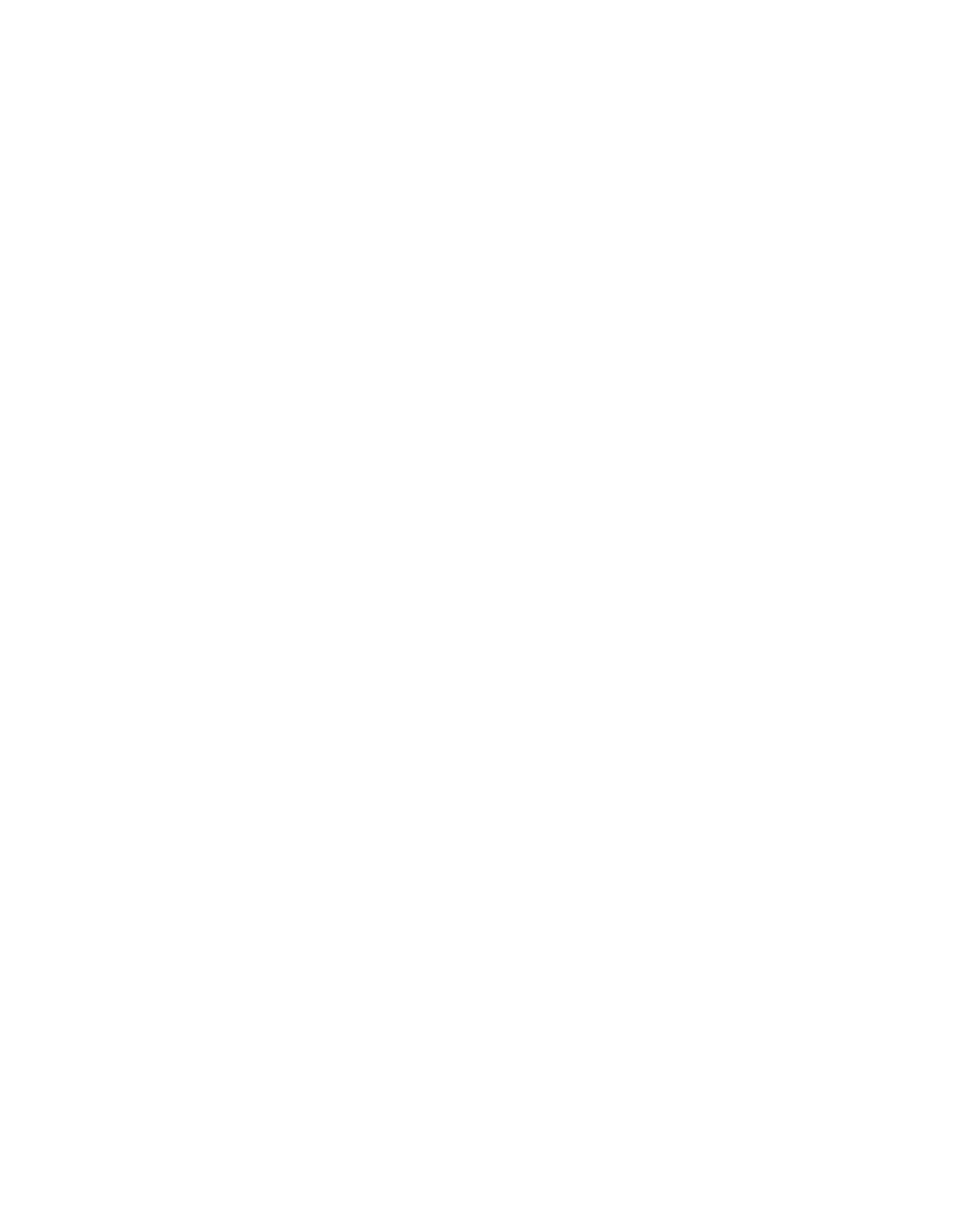# **Table of Contents**

# **STBC –The Economics of Testing**

- Where defects originate
- Where testing resources are used
- The relative cost of fixing defects
- The bottom line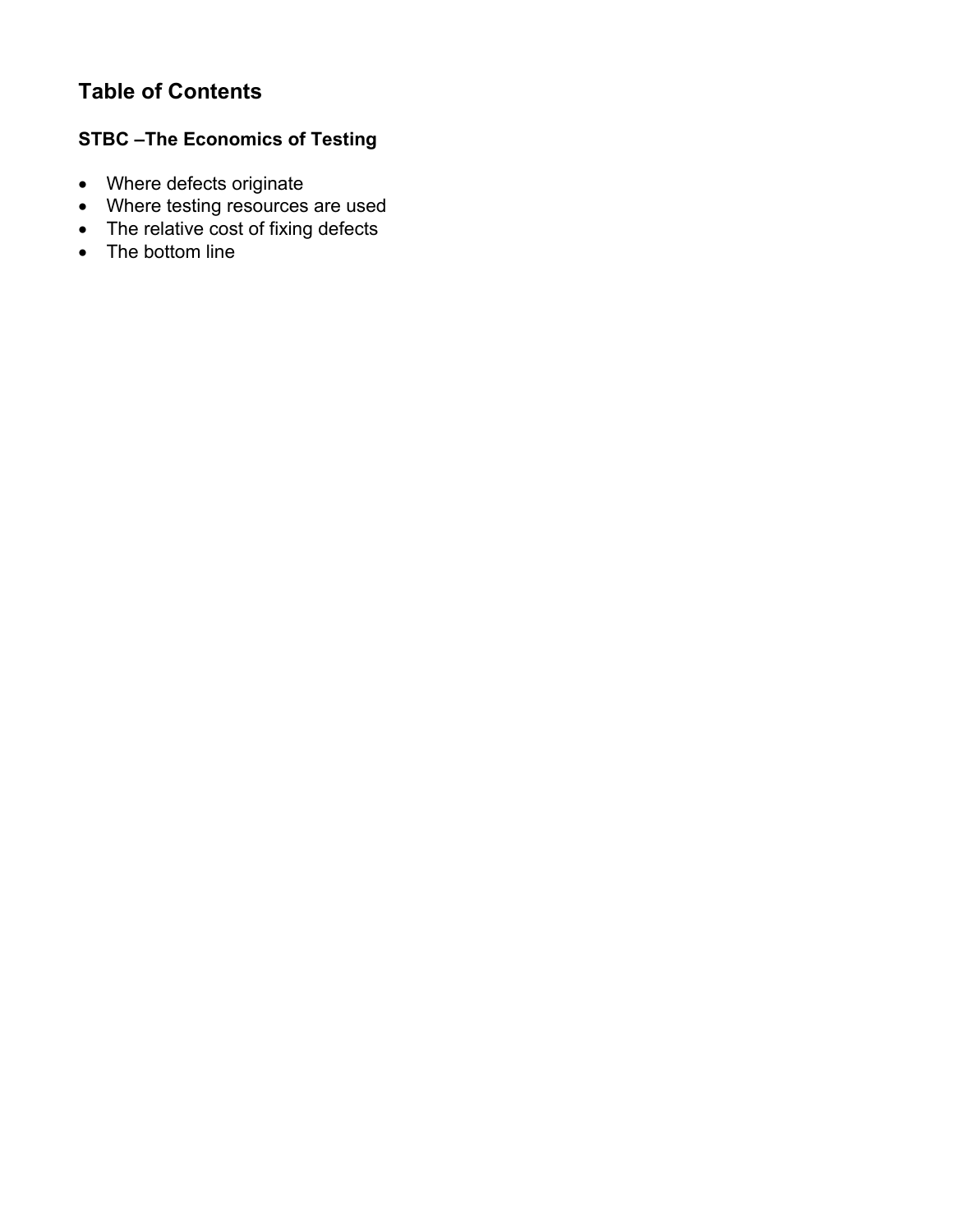#### **The Economics of Testing**

There is a definite economic impact of software testing. One economic impact is from the cost of defects. This is a very real and very tangible cost.

Another economic impact is from the way we perform testing. It is possible to have very good motivations and testing goals while testing in a very inefficient way.

In this section, we will examine the economic impact of defects and ways to economize testing.



#### **Where Defects Originate**

To understand the dynamics and costs of defects, we need to know some things about them. One of the most commonly understood facts about defects is that most defects originate in the requirements definition phase of a project. The next runner-up is the design phase.

Some problems in getting accurate, clear, and testable requirements are:

- Many people do not have a solid requirements gathering process
- Few people have been trained in or understand the dynamics of requirements
- Projects, people, and the world around us change very quickly
- The English language is ambiguous and even what we consider clear language can be interpreted differently by different people.

The figures in this pie chart were taken from a James Martin study and the numbers track very closely to measurements of typical software projects.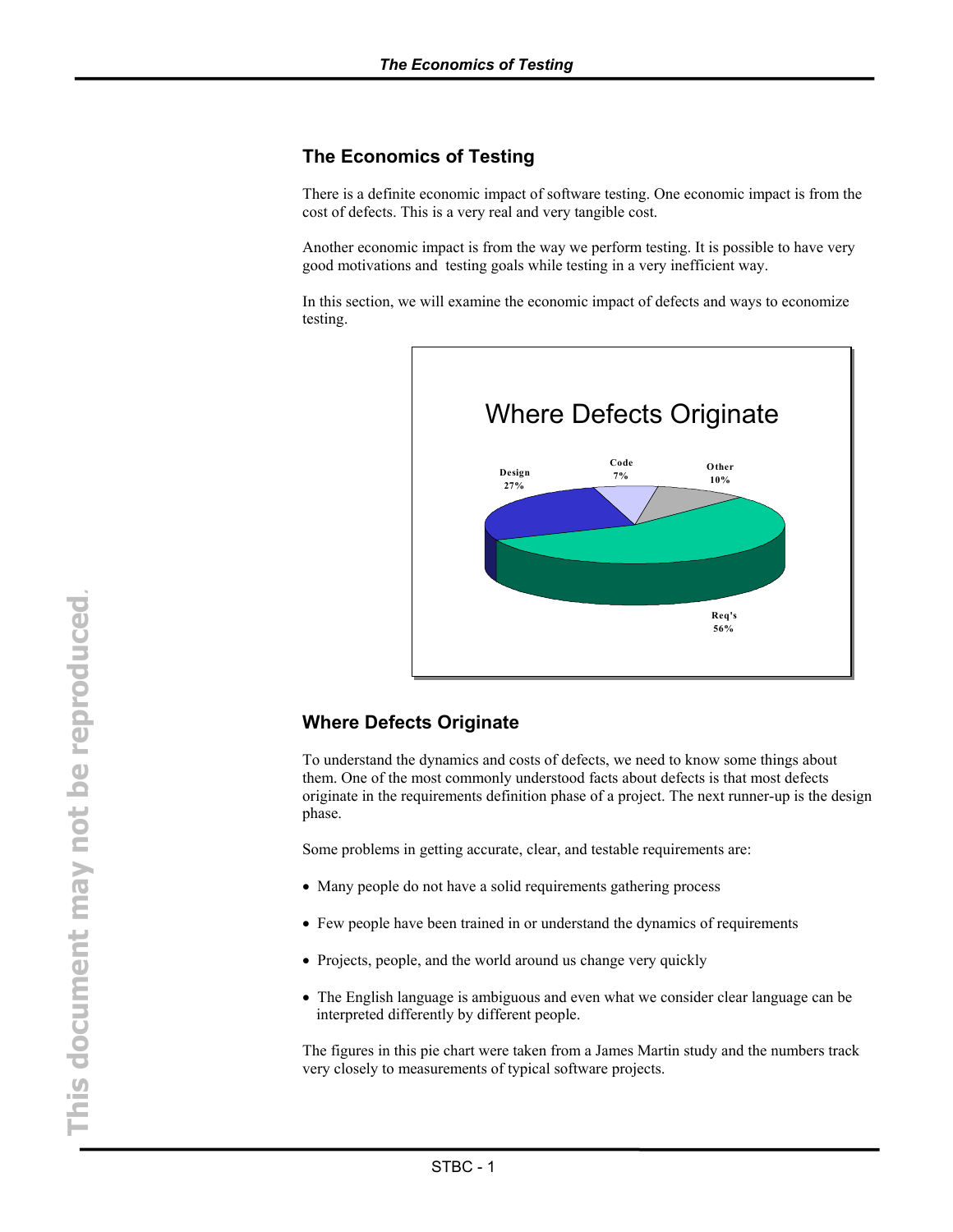

### **Where Testing Resources are Used**

We saw that most defects originate in requirements and design, but most of the testing effort occurs in a traditional "testing" phase toward the end of the project. This is called the "big bang" approach from the concentration of effort at one big phase. "Big bang" could also describe the sound of the project as it fails.

The problem with the big bang approach to testing is that defects are not found until toward the end of the project. This is the most costly and risky time to fix defects. Some complex defects may even be impossible to fix.

The figures above were taken from surveys at the Quality Assurance Institute's (QAI) annual software testing conference. To obtain the current survey, go to www.qaiusa.com.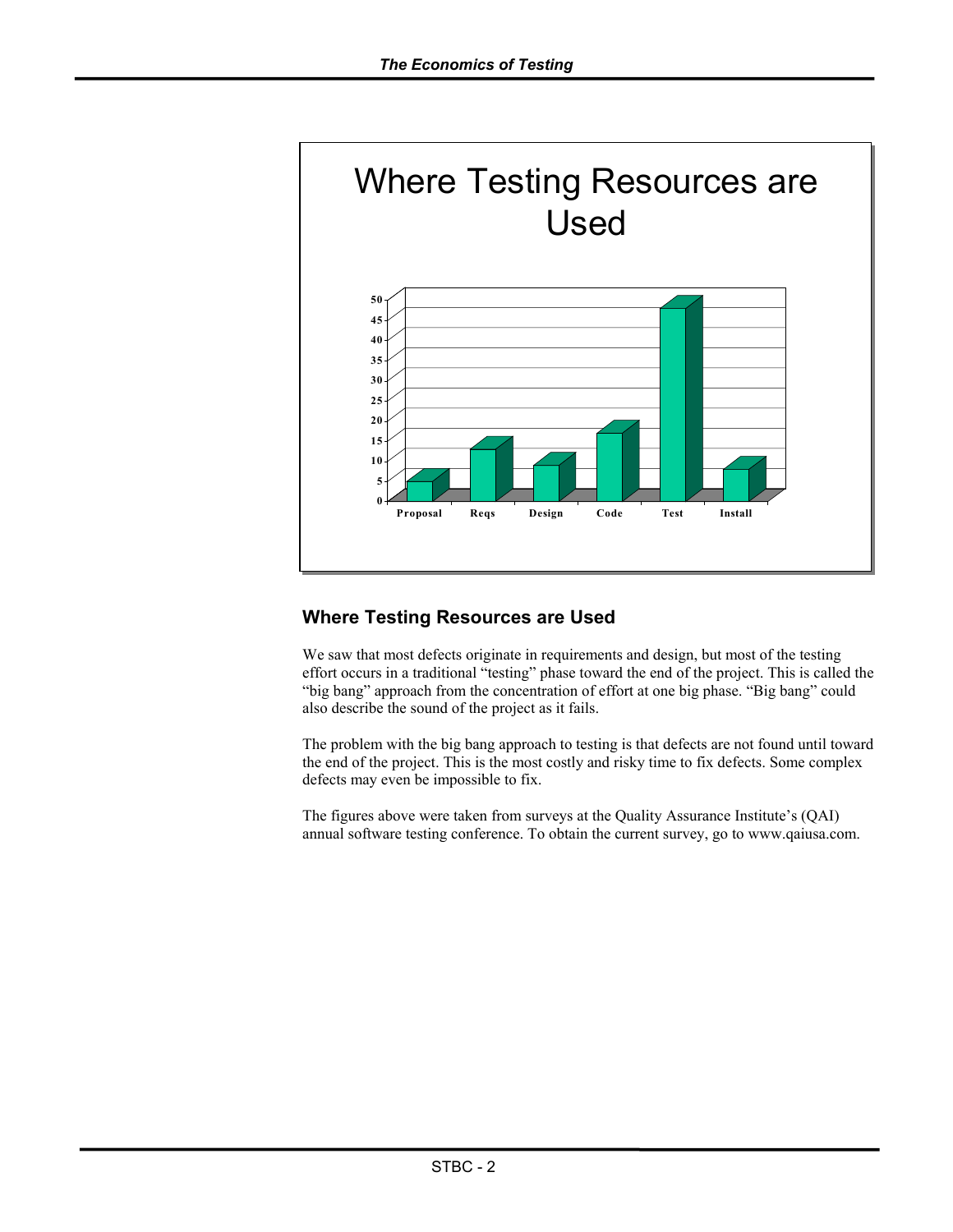

## **The Relative Cost of Fixing Defects**

One of the most well known facts about software defects is that the longer they go undetected, the more expensive they are to fix. Although research differs on the exact ratios, the general rule is 1:10:100.

That is, if a defect costs one unit (hour, dollar, etc.) to fix in requirements and design, it costs 10 units to fix in testing (system/acceptance) and over 100 times to fix in production. Sometimes the cost to fix a defect in production costs much more than 100 times the cost of fixing it in the requirements phase.

This cost of defects doesn't even take into account the impact cost of defects. These costs could be attributed to lost revenue, reimbursements, fraud, lost customers, bad public relations, and litigation. In the case of safety critical systems, how can one put a cost value on a human life?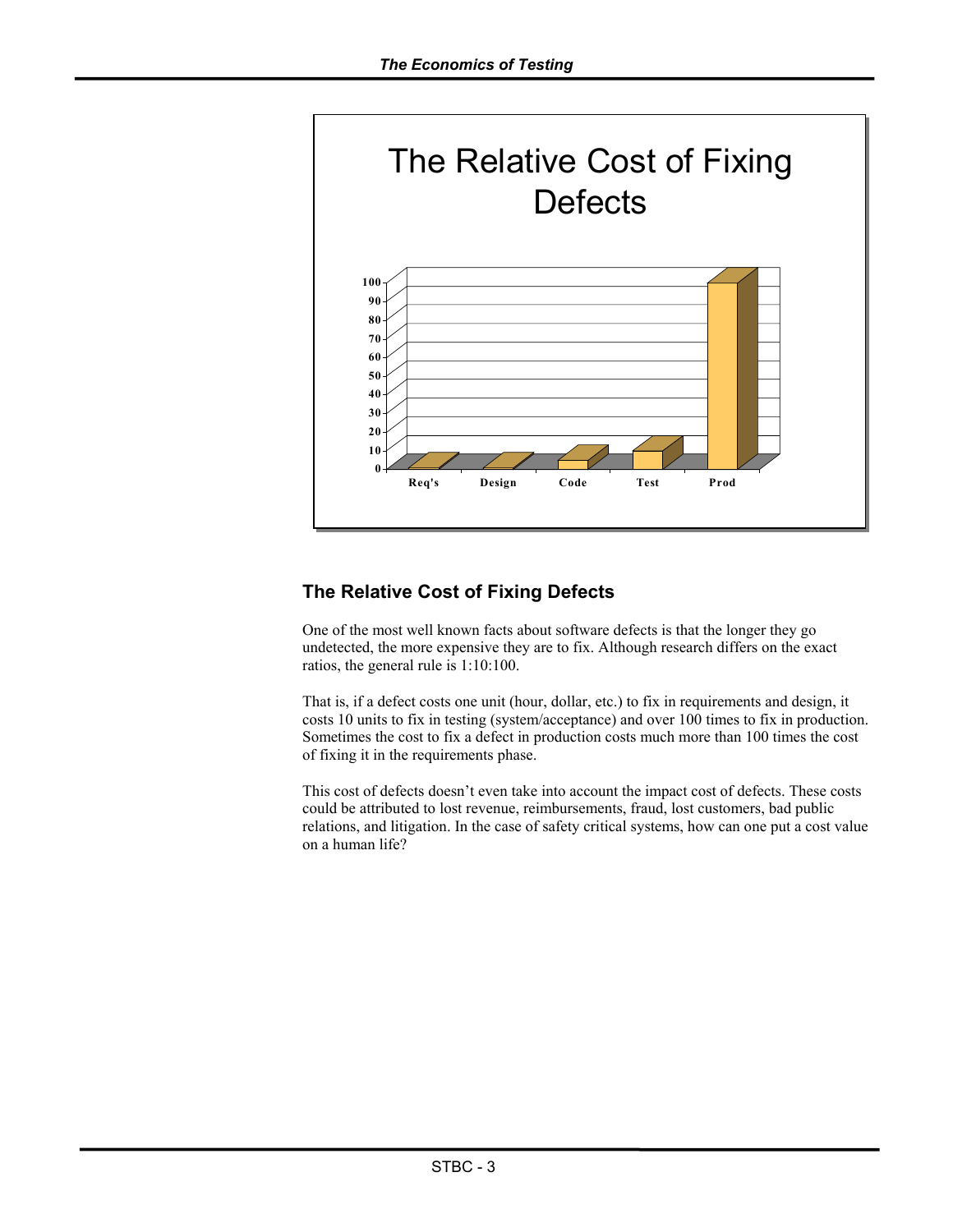

# **An Example**

This slide shows two contrasting views of testing – the lifecycle approach where testing is performed throughout the project, and the big bang approach where testing is performed only at the end of the project. The final cost of the big bang approach is much greater than the lifecycle approach.